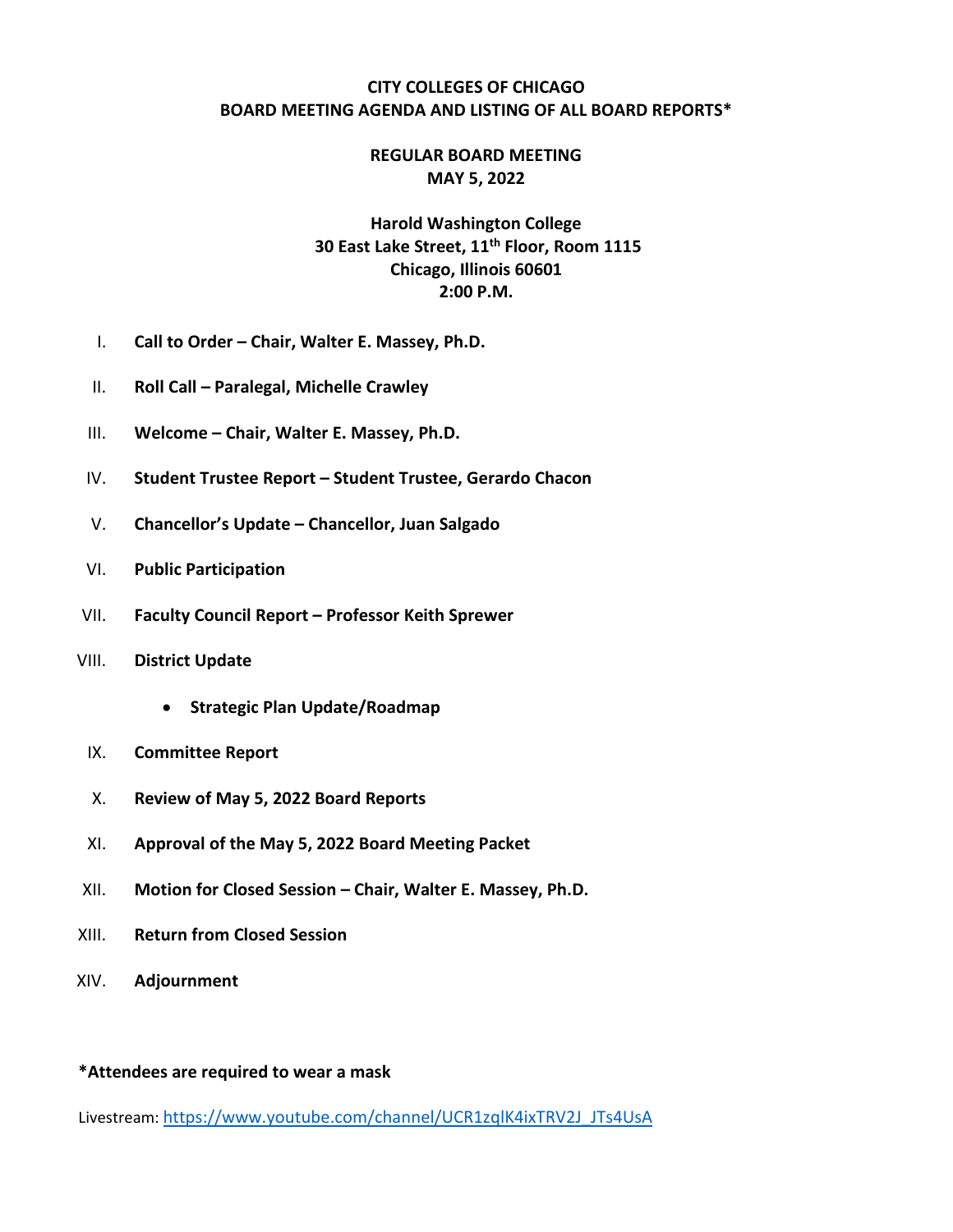## **MAY 5, 2022 REGULAR BOARD MEETING AGENDA**

*The following items are presented for approval by the Board of Trustees as Consent Items to be considered and voted upon collectively, unless a member of the Board of Trustees requests separate consideration and/or action.*

| BR#  | <b>RESOLUTION</b>                                                                                                       |
|------|-------------------------------------------------------------------------------------------------------------------------|
| 1.00 | <b>RESOLUTION</b>                                                                                                       |
|      | TO AMEND AN INTERGOVERNMENTAL AGREEMENT WITH CHICAGO DEPARTMENT OF                                                      |
|      | TRANSPORTATION TO UTILIZE THE GREENCORPS PROGRAM TO MAINTAIN CAMPUS GROUNDS AND                                         |
|      | PROMOTE SUSTAINABLE PRACTICES                                                                                           |
|      | OFFICE OF ADMINISTRATIVE AND PROCUREMENT SERVICES                                                                       |
|      | <b>DISTRICTWIDE</b>                                                                                                     |
| 1.01 | <b>RESOLUTION</b>                                                                                                       |
|      | AUTHORIZING EXECUTION OF AN INTERGOVERNMENTAL AGREEMENT WITH THE CHICAGO HOUSING                                        |
|      | AUTHORITY (CHA) TO PROVIDE THE DELIVERY OF EDUCATIONAL AND OTHER SERVICES TO CHA<br>OFFICE OF INSTITUTIONAL ADVANCEMENT |
| 1.02 | <b>RESOLUTION</b>                                                                                                       |
|      | APPOINTMENT OF STUDENT TRUSTEE                                                                                          |
|      | OFFICE OF THE BOARD OF TRUSTEES                                                                                         |
| BR#  | <b>PERSONNEL</b>                                                                                                        |
| 2.00 | PERSONNEL REPORT                                                                                                        |
| BR#  | <b>RESOURCE DEVELOPMENT</b>                                                                                             |
|      |                                                                                                                         |
| 3.00 | RESOURCE DEVELOPMENT REPORT                                                                                             |
| BR#  | <b>AGREEMENTS</b>                                                                                                       |
| 4.00 | HEATING, VENTILATION & AIR CONDITIONING PRODUCTS, INSTALLATION AND SERVICES                                             |
|      | JOHNSON CONTROLS INC. AND CARRIER GLOBAL CORPORATION<br>OFFICE OF ADMINISTRATIVE AND PROCUREMENT SERVICES               |
|      | <b>DISTRICTWIDE</b>                                                                                                     |
| 4.01 | WINDOW SHADE REPLACEMENT                                                                                                |
|      | OFFICE OF ADMINISTRATIVE AND PROCUREMENT SERVICES                                                                       |
|      | <b>DALEY COLEGE</b>                                                                                                     |
| 4.02 | HEATING, VENTILATION & AIR CONDITIONING PRODUCTS, INSTALLATION AND SERVICES                                             |
|      | TRANE U.S. INC.                                                                                                         |
|      | OFFICE OF ADMINISTRATIVE AND PROCUREMENT SERVICES                                                                       |
|      | <b>DISTRICTWIDE</b>                                                                                                     |
| 4.03 | ROOM AND EVENT SCHEDULING SYSTEM                                                                                        |
|      | <b>COLLEGENET</b>                                                                                                       |
|      | OFFICE OF INFORMATION TECHNOLOGY                                                                                        |
|      | OFFICE OF ACADEMIC AND STUDENT AFFAIRS                                                                                  |
|      | <b>DISTRICTWIDE</b>                                                                                                     |